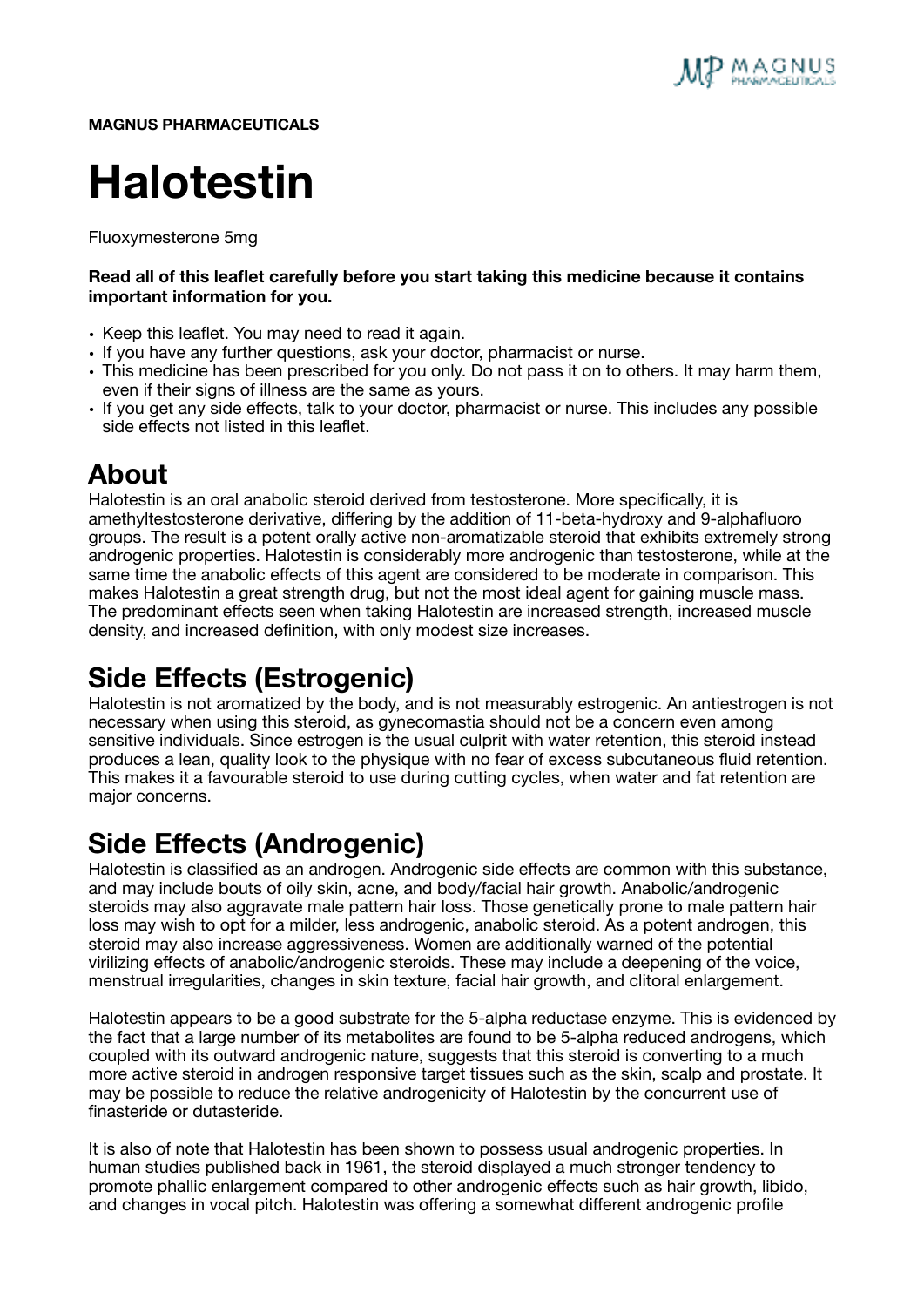

compared to testosterone, and as such demonstrated that it was possible, at some level, to actually tailor drug effect within the broad category of androgenic action. Halotestin remains considered an androgen, but studies like the above suggest that it may not offer a complete biological equivalent to testosterone where androgenicity is concerned.

## **Side Effects (Hepatotoxicity)**

Halotestin is a c17-alpha alkylated compound. This alteration protects the drug from deactivation by the liver, allowing a very high percentage of the drug entry into the bloodstream following oral administration. C17-alpha alkylated anabolic/androgenic steroids can be hepatotoxic. Prolonged or high exposure may result in liver damage. In rare instances life-threatening dysfunction may develop. It is advisable to visit a physician periodically during each cycle to monitor liver function and overall health. Intake of c17-alpha alkylated steroids is commonly limited to 6-8 weeks, in an effort to avoid escalating liver strain. Studies administering 20 mg of Halotestin to a group of nine male subjects for two weeks resulted in most patients (6/9) noticing abnormal sulfobromophthalein (BSP) retention, a marker of liver stress.

The use of a liver detoxification supplement such as Liver Stabil, Liv-52, or Essentiale Forte is advised while taking any hepatotoxic anabolic/androgenic steroids.

### **Side Effects (Cardiovascular)**

Anabolic/androgenic steroids can have deleterious effects on serum cholesterol. This includes a tendency to reduce HDL (good) cholesterol values and increase LDL (bad) cholesterol values, which may shift the HDL to LDL balance in a direction that favors greater risk of arteriosclerosis. The relative impact of an anabolic/androgenic steroid on serum lipids is dependant on the dose, route of administration (oral vs. injectable), type of steroid (aromatizable or non-aromatizable), and level of resistance to hepatic metabolism. Halotestin has a strong effect on the hepatic management of cholesterol due to its structural resistance to liver breakdown and route of administration. Anabolic/androgenic steroids may also adversely affect blood pressure and triglycerides, reduce endothelial relaxation, and support left ventricular hypertrophy, all potentially increasing the risk of cardiovascular disease and myocardial infarction.

To help reduce cardiovascular strain it is advised to maintain an active cardiovascular exercise program and minimize the intake of saturated fats, cholesterol, and simple carbohydrates at all times during active AAS administration. Supplementing with fish oils (4 grams per day) and a natural cholesterol/antioxidant formula such as Lipid Stabil or a product with comparable ingredients is also recommended.

#### **Side Effects (Testosterone Suppression)**

All anabolic/androgenic steroids when taken in doses sufficient to promote muscle gain are expected to suppress endogenous testosterone production. Without the intervention of testosterone-stimulating substances, testosterone levels should return to normal within 1-4 months of drug secession. Note that prolonged hypogonadotrophic hypogonadism can develop secondary to steroid abuse, necessitating medical intervention.

Studies administering 10 mg, 20 mg, or 30 mg of Halotestin to nine healthy male subjects for up to 12 weeks have demonstrated the strong suppression of endogenous testosterone levels, with inconsistent effects on gonadotropin levels. Although not fully understood, Halotestin is proposed to have a direct suppressive effect on testicular steroidogenesis that is not mediated by the suppression gonadotropins.

### **Administration (General)**

Studies have shown that taking an oral anabolic steroid with food may decrease its bioavailability. This is caused by the fat-soluble nature of steroid hormones, which can allow some of the drug to dissolve with undigested dietary fat, reducing its absorption from the gastrointestinal tract. For maximum utilization, this steroid should be taken on an empty stomach.